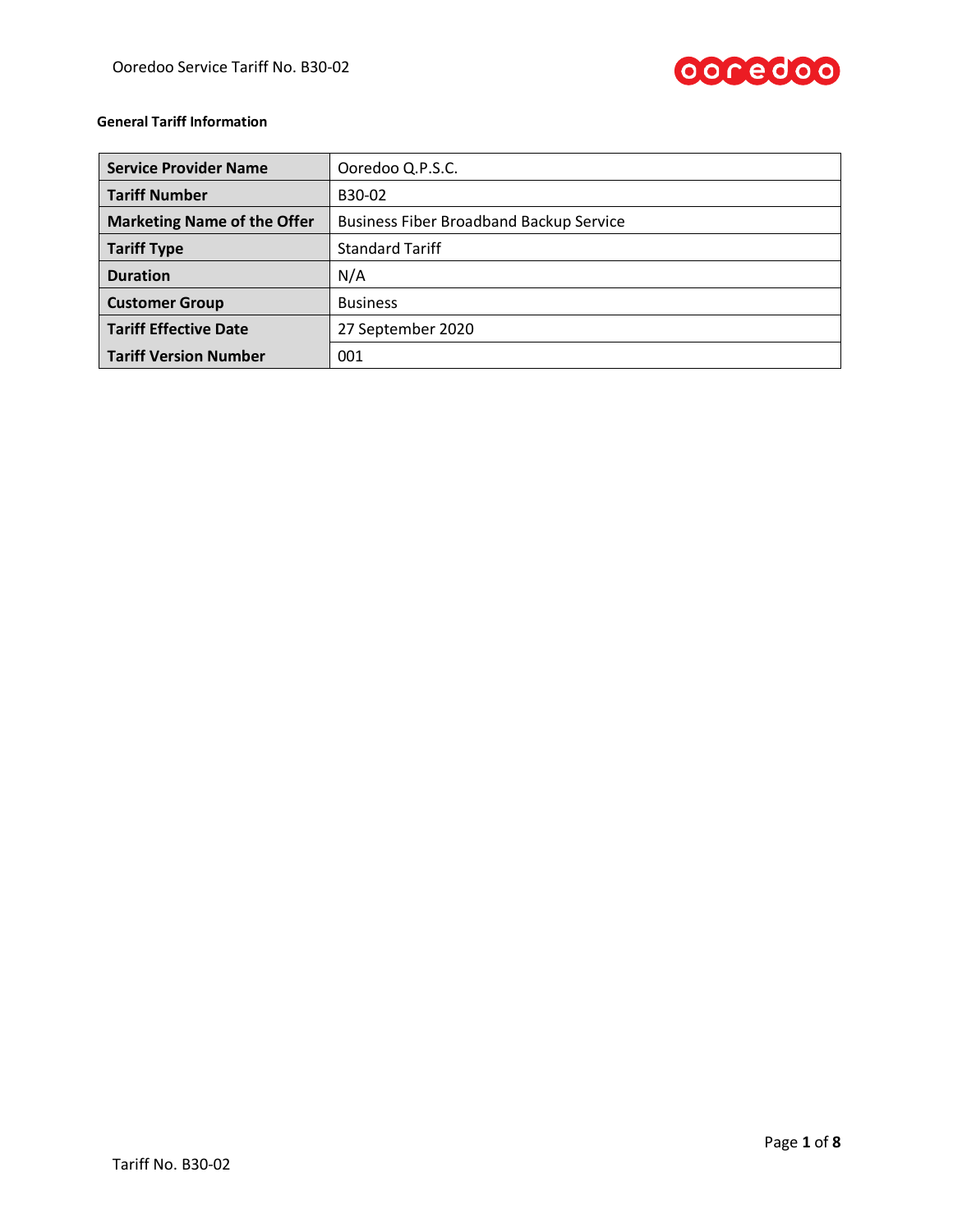

## **1. Definitions**

- **1.1.** Ooredoo means Ooredoo Q.P.S.C.
- **1.2.** Subscriber means the person or entity that enters into an agreement with Ooredoo to receive and pay for Service.
- **1.3.** User means the natural person who actually uses the service.
- **1.4.** WAN means wide area network
- **1.5.** SDWAN means Software Defined Wide Area Network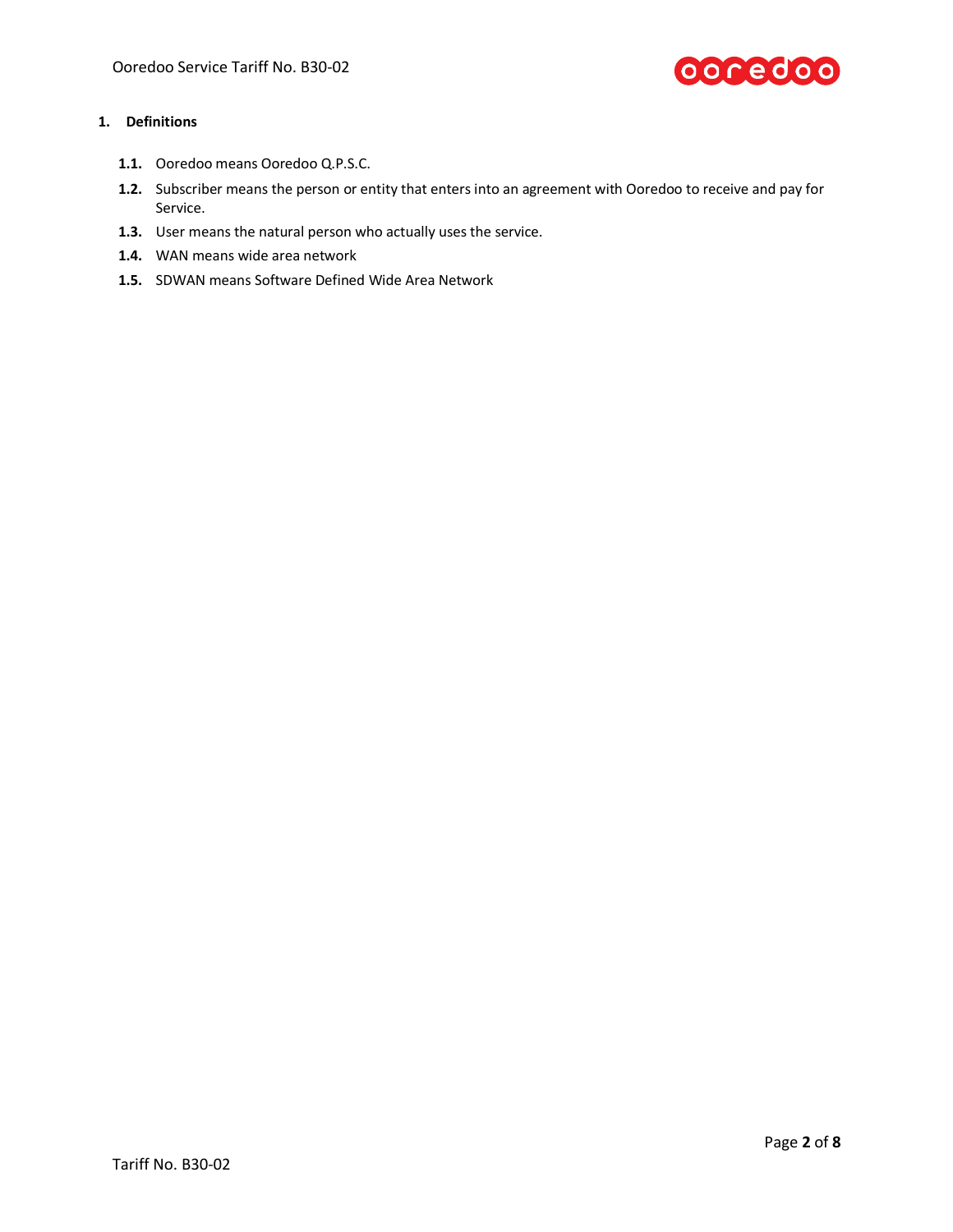

### **2. Tariff Terms and Conditions**

- **2.1.** This tariff is for a permanent standard service.
- **2.2.** This tariff contains charges and conditions applicable to the provision of services to business customers.
- **2.3.** These terms and conditions are in addition to the terms and conditions specified in other tariffs and the Master Service Agreement for Business Services where referenced, which can be found at [www.oooredoo.qa](http://www.oooredoo.qa/)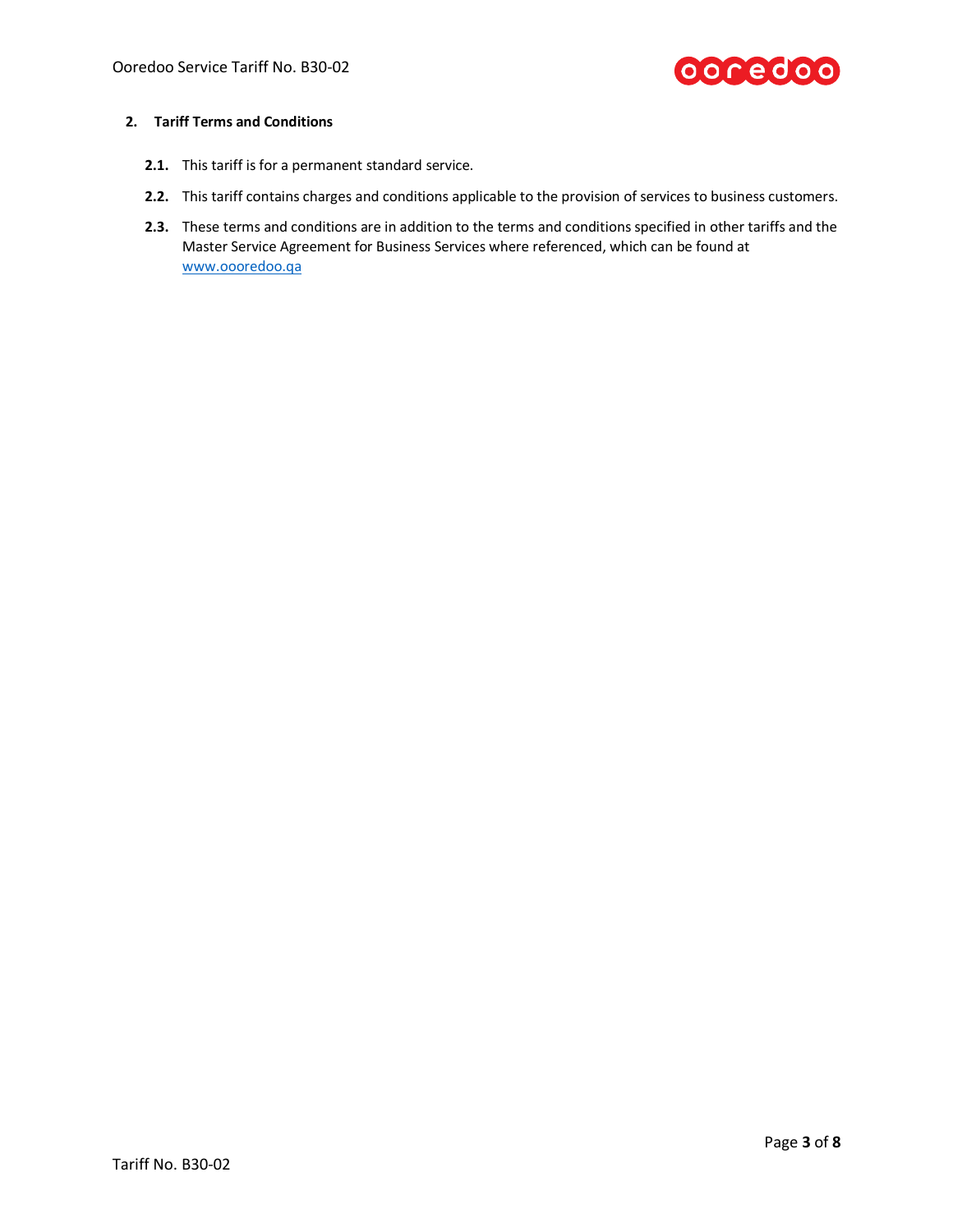

#### **3. Service Description:**

- **3.1.** This tariff is for permanent standard service.
- **3.2.** The tariff for Business Fiber Broadband Backup service is to be used in a case of outage of customer's primary business fiber service.
- **3.3.** To use the service customer will need a 4G capable router to manage their WAN connections (both Fiber broadband and 4G SIM). Customer can purchase the router hardware from Ooredoo or other retailers on the market separately. The router should have minimum specifications as below
	- o Should have inbuilt 4G SIM slot with built in CAT6 LTE/3G cellular modem.
	- o Router to have the capability to configure 4G connection as redundant link.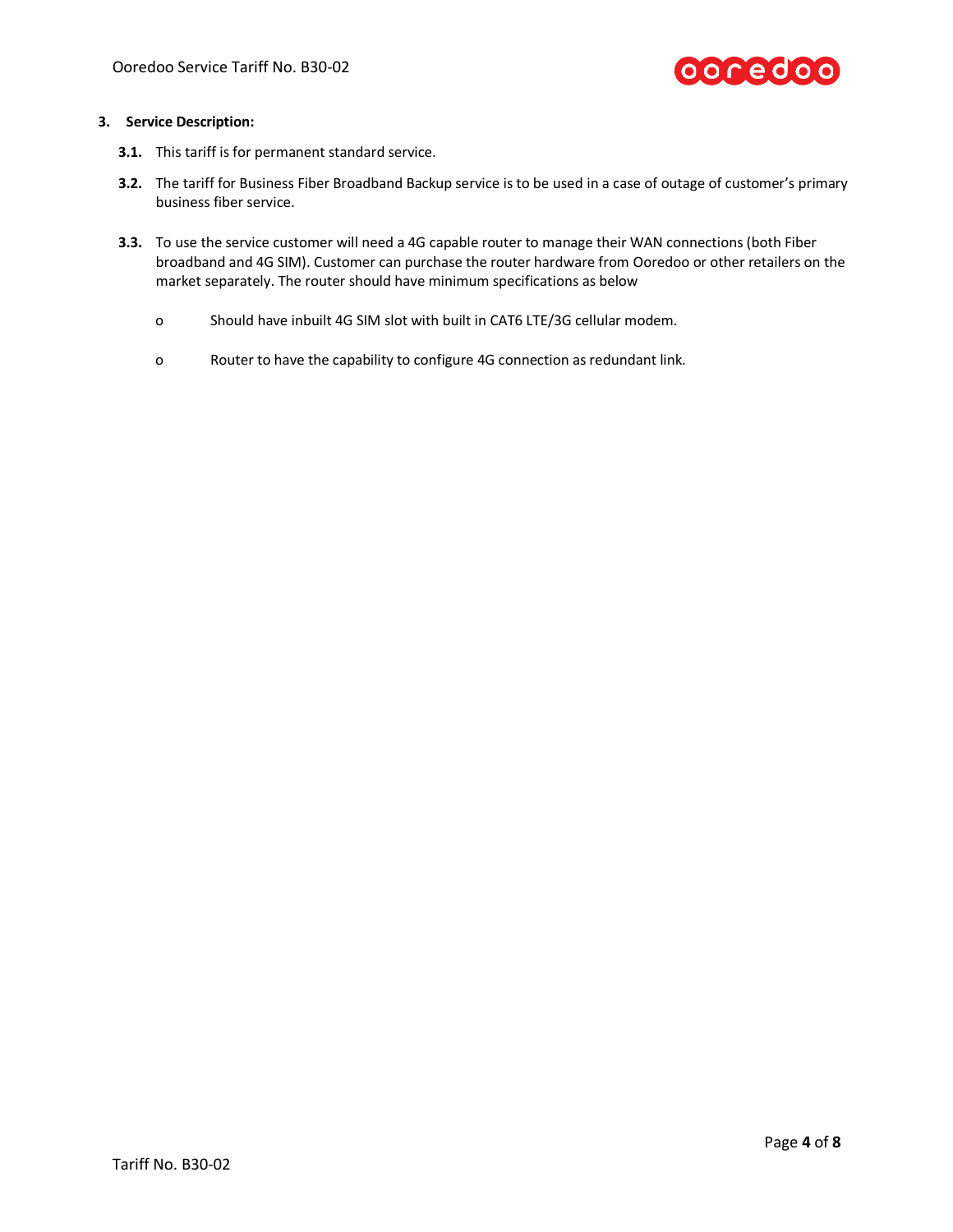

#### **4. Service Feature:**

**Description:** 4G backup service can be used by a customer subscribing to Ooredoo's fiber broadband service when the fiber connection is unavailable.

To use the service customer can purchase Ooredoo's managed router with SDWAN capability or they can use their own 4G capable CPE with SDWAN or Multi WAN failover capability. If customers use their own 4G capable CPE, then

- 4G WAN connection will need to be managed by the same CPE that will terminate the primary fiber broadband WAN connection.
- SDWAN CPE should only be configured as failover and not as Active-Active connections.
- SIM card will be bonded to IMEI number of the 4G capable CPE.

**Charges:** Customer can subscribe to this service by paying additional monthly fee of QAR50 for each broadband connection.

- There will be volume limit of 7GB volume per SIM card per month. If the fiber outage persists, customers can raise trouble ticket to extend the Mobile data allowance up to 20GB per SIM card per month.
- In case, Ooredoo finds out that there is misuse of service, Ooredoo will have the right to terminate the service.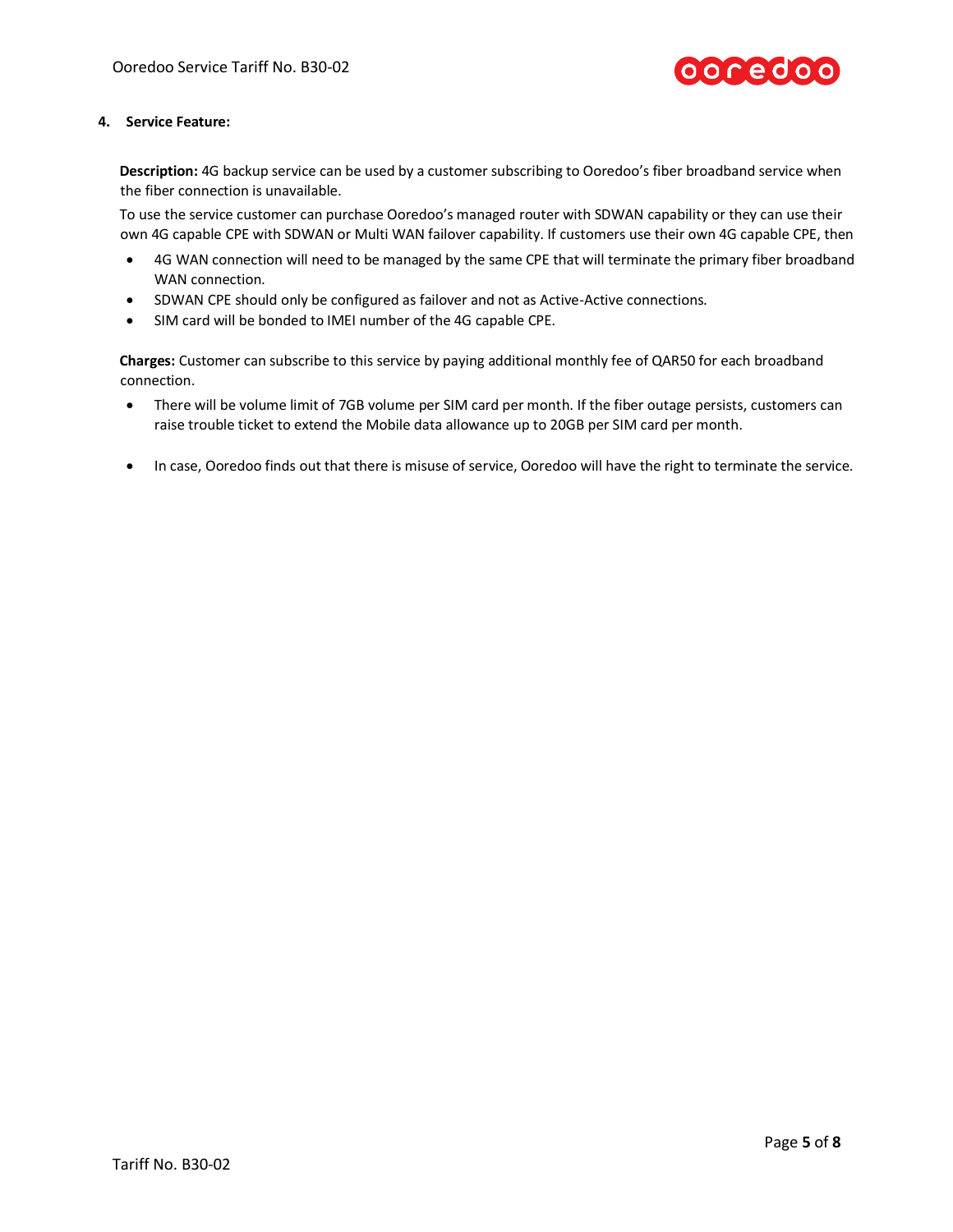

#### **5. Services Provider obligations**

- **5.1.** Service Availability and limits:
	- **5.1.1.** Certain factors, such as network changes, traffic volume, transmission limits, service outages, technical limitations, signal strength, customer device, terrain, structures, weather, or other conditions that may arise from time to time, may interfere with actual service quality and availability.
	- **5.1.2.** Ooredoo will not be liable for any service limitations due to these conditions that may arise from time to time, subject to our statutory, licence and other obligations.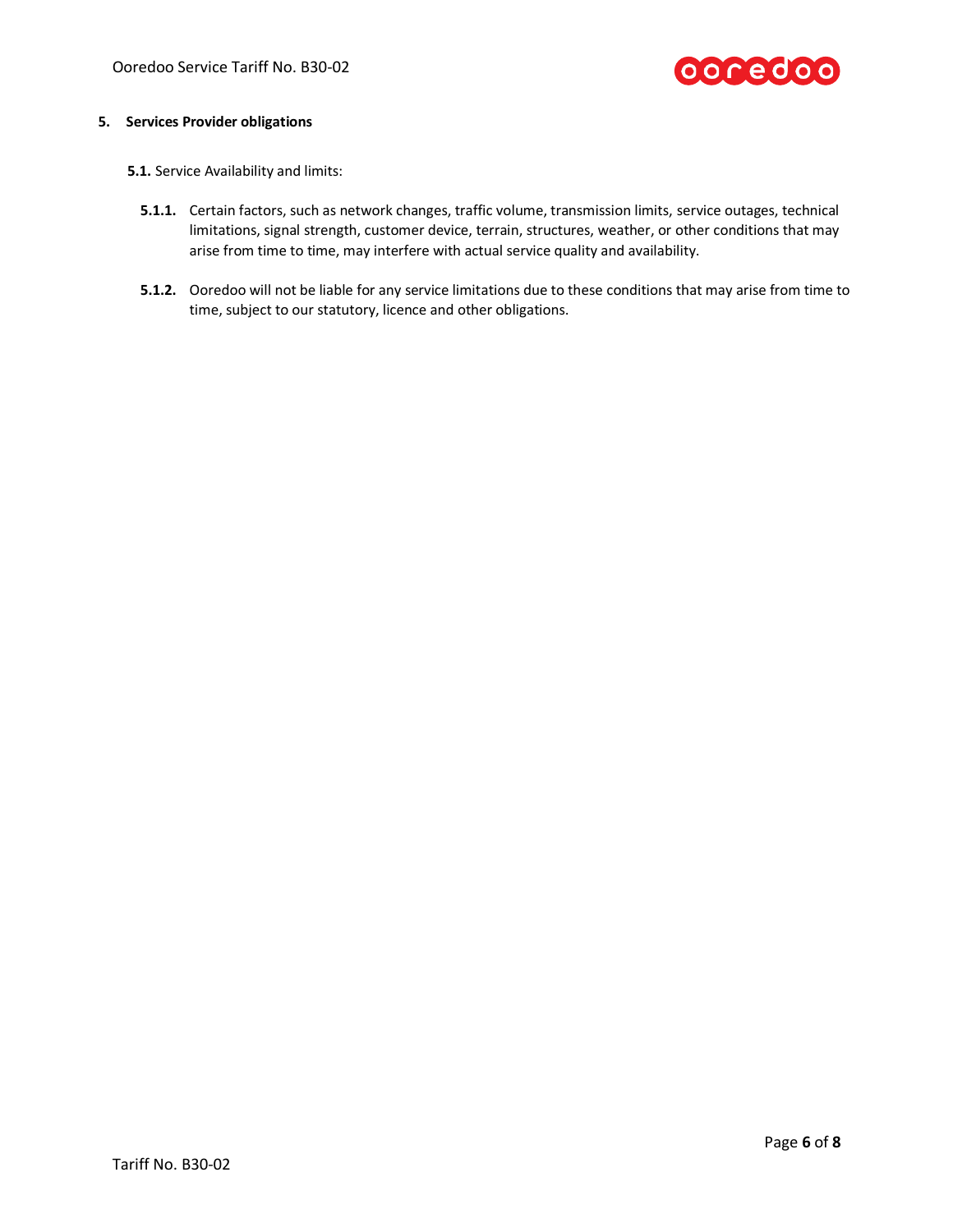

## **6. Subscriber obligations**

**6.1.** The Subscriber shall comply with any reasonable request by Ooredoo concerning the configuration of their devices and/or the use of the service.

**\*\*\*END OF TARIFF\*\*\***